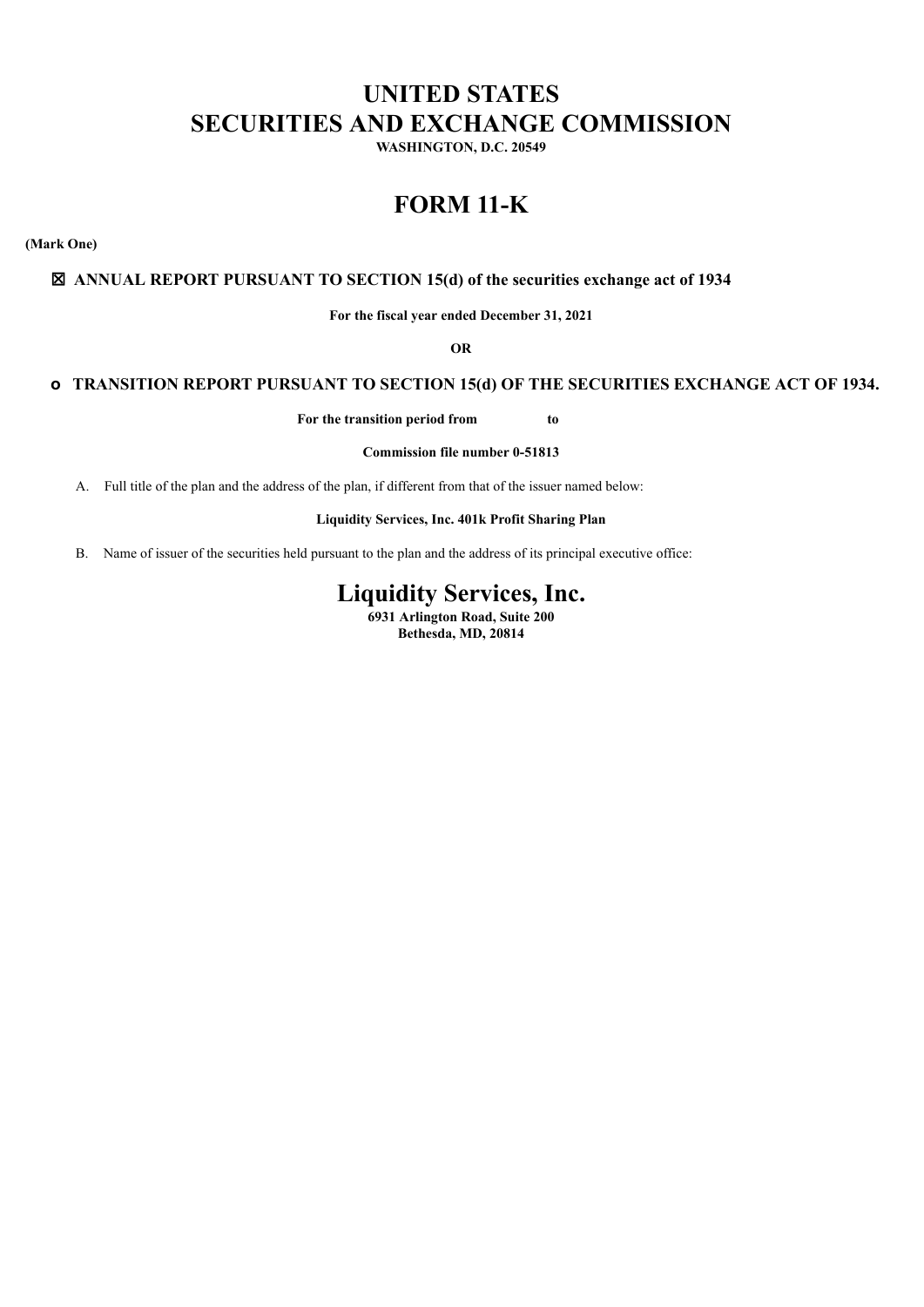# **Table of Contents**

| Report of Independent Registered Public Accounting Firms                    | 3      |
|-----------------------------------------------------------------------------|--------|
| <b>Financial Statements:</b>                                                |        |
| <b>Statements of Net Assets Available for Benefits</b>                      | 5      |
| Statement of Changes in Net Assets Available for Benefits                   | 6      |
| Notes to the Financial Statements                                           | $\tau$ |
| Supplemental Schedules*:                                                    |        |
| Form 5500, Schedule H, Line 4(i) - Schedule of Assets (Held at End of Year) | 12     |
| <b>Exhibit Index</b>                                                        | 14     |
| Signature                                                                   | 15     |

<span id="page-1-0"></span>\* All other schedules required by Section 2520.103-10 of the Department of Labor's Rules and Regulations for Reporting and Disclosure under the Employee Retirement Income Security Act of 1974 have been omitted because they are not applicable.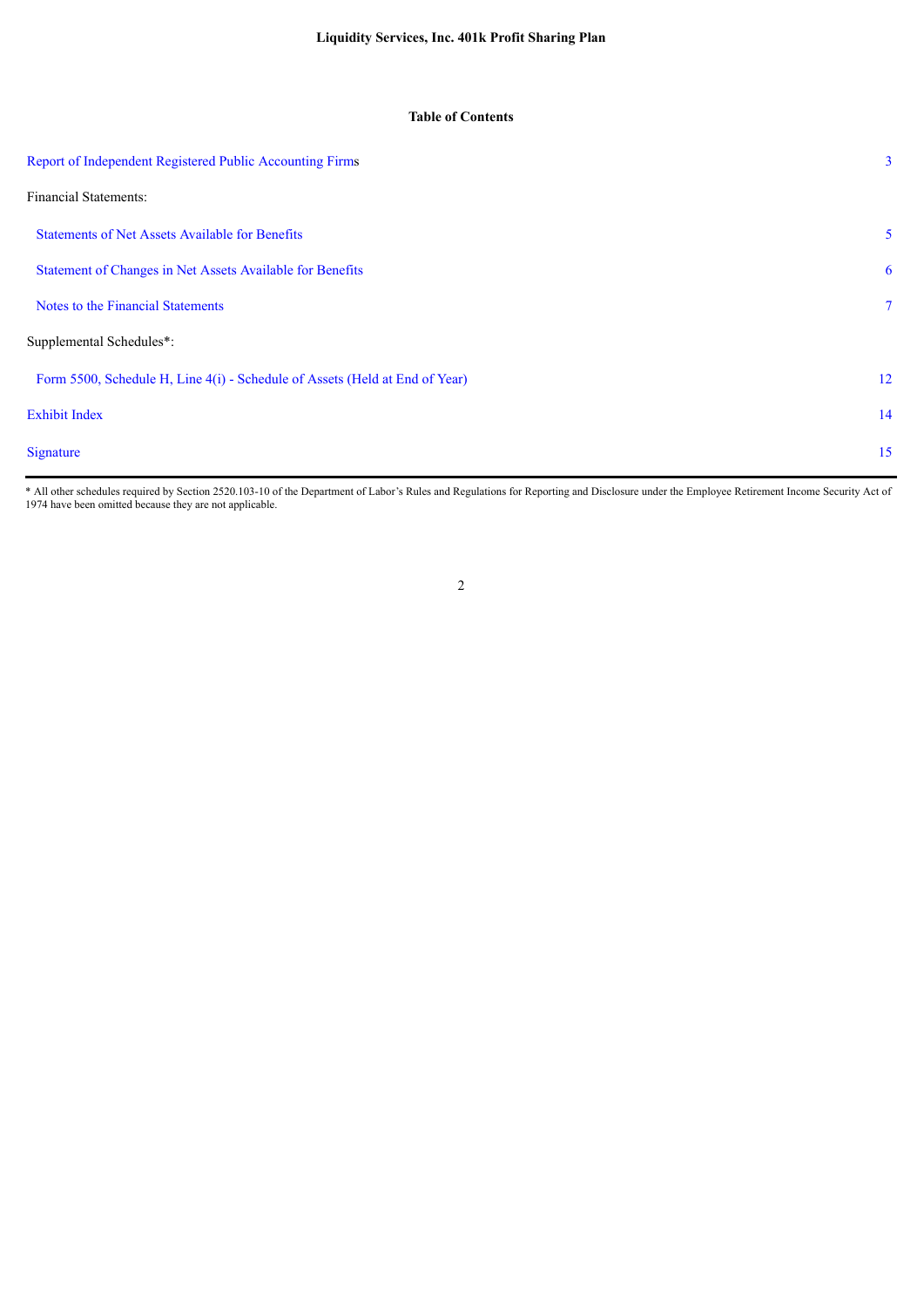#### **Report of Independent Registered Public Accounting Firm**

To the Plan Participants and Plan Administrator of the Liquidity Services, Inc. 401(k) Profit Sharing Plan:

## **Opinion on the Financial Statements**

We have audited the accompanying statement of net assets available for benefits of the Liquidity Services, Inc. 401(k) Profit Sharing Plan (the Plan) as of December 31, 2021, and the related statement of changes in net assets available for benefits for the year then ended, and the related notes (collectively referred to as the financial statements). In our opinion, the financial statements present fairly, in all material respects, the net assets available for benefits of the Plan as of December 31, 2021, and the changes in net assets available for benefits for the year then ended, in conformity with accounting principles generally accepted in the United States of America.

#### **Basis for Opinion**

These financial statements are the responsibility of the Plan's management. Our responsibility is to express an opinion on the Plan's financial statements based on our audit. We are a public accounting firm registered with the Public Company Accounting Oversight Board (United States) (PCAOB) and are required to be independent with respect to the Plan in accordance with the U.S. federal securities laws and the applicable rules and regulations of the Securities and Exchange Commission and the PCAOB.

We conducted our audit in accordance with the standards of the PCAOB. Those standards require that we plan and perform the audit to obtain reasonable assurance about whether the financial statements are free of material misstatement, whether due to error or fraud.

Our audit included performing procedures to assess the risks of material misstatement of the financial statements, whether due to error or fraud, and performing procedures that respond to those risks. Such procedures included examining, on a test basis, evidence regarding the amounts and disclosures in the financial statements. Our audit also included evaluating the accounting principles used and significant estimates made by management, as well as evaluating the overall presentation of the financial statements. We believe that our audit provides a reasonable basis for our opinion.

#### **Supplemental Schedule**

The supplemental Schedule H, Line 4(i) – Schedule of Assets (Held at End of Year) as of December 31, 2021, has been subjected to audit procedures performed in conjunction with the audit of the Plan's financial statements. The supplemental information is the responsibility of the Plan's management. Our audit procedures included determining whether the supplemental information reconciles to the financial statements or the underlying accounting and other records, as applicable, and performing procedures to test the completeness and accuracy of the information presented in the supplemental information. In forming our opinion on the supplemental information, we evaluated whether the supplemental information, including its form and content, is presented in conformity with the Department of Labor's Rules and Regulations for Reporting and Disclosure under the Employee Retirement Income Security Act of 1974. In our opinion, the supplemental information is fairly stated, in all material respects, in relation to the financial statements as a whole.

/s/ Caron & Bletzer, PLLC

We have served as the Plan's auditor since 2022. Kingston, NH June 16, 2022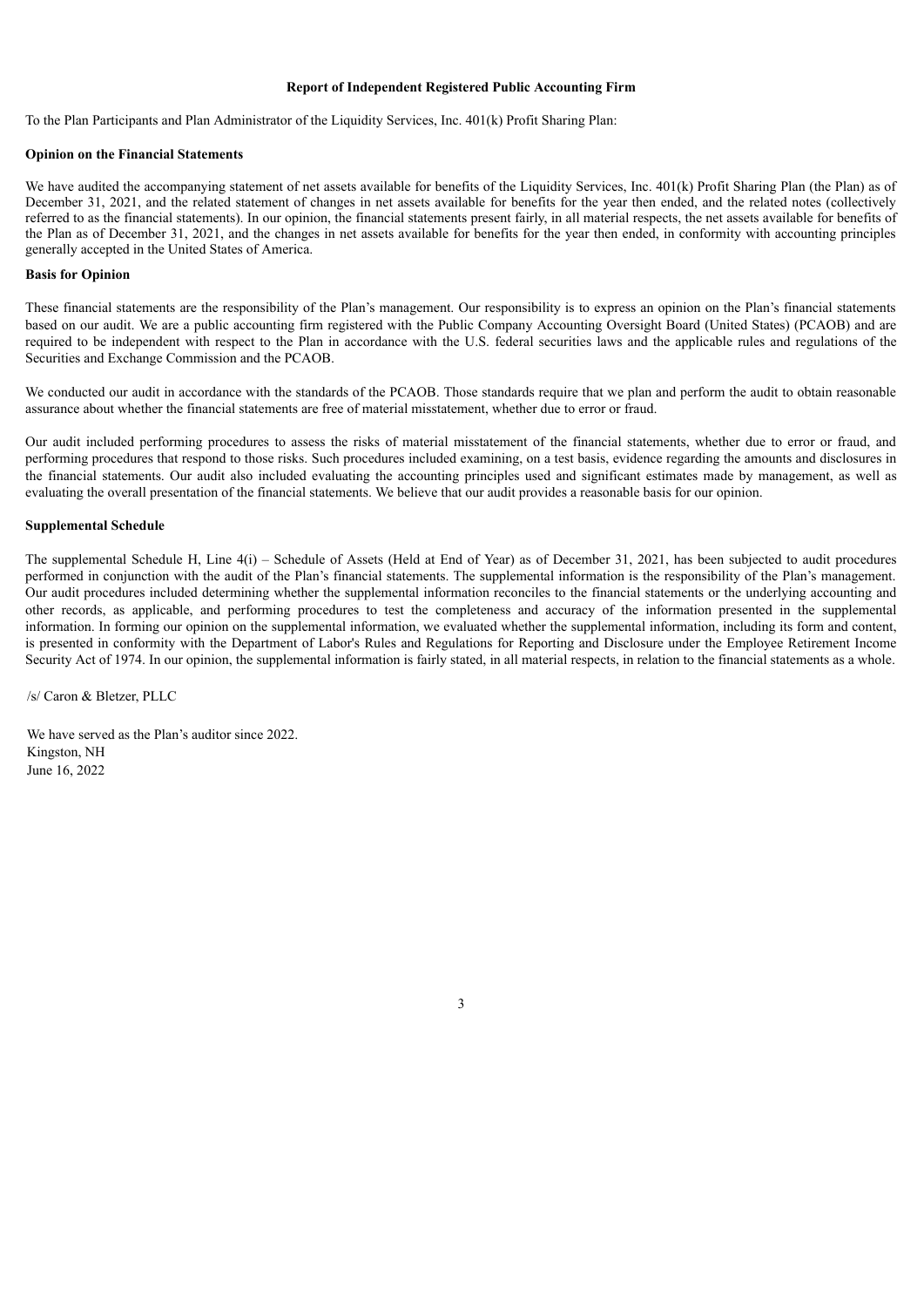#### **Report of Independent Registered Public Accounting Firm**

To the Plan Participants and the Plan Administrator of the Liquidity Services, Inc. 401K Profit Sharing Plan

## **Opinion on the Financial Statements**

We have audited the accompanying statement of net assets available for benefits of Liquidity Services, Inc. 401K Profit Sharing Plan (the Plan) as of December 31, 2020, and the related notes (collectively referred to as the "financial statements"). In our opinion, the financial statements present fairly, in all material respects, the net assets available for benefits of the Plan at December 31, 2020, in conformity with U.S. generally accepted accounting principles.

## **Basis for Opinion**

These financial statements are the responsibility of the Plan's management. Our responsibility is to express an opinion on the Plan's financial statements based on our audit. We are a public accounting firm registered with the Public Company Accounting Oversight Board (United States) (PCAOB) and are required to be independent with respect to the Plan in accordance with the U.S. federal securities laws and the applicable rules and regulations of the Securities and Exchange Commission and the PCAOB.

We conducted our audit in accordance with the standards of the PCAOB. Those standards require that we plan and perform the audit to obtain reasonable assurance about whether the financial statements are free of material misstatement, whether due to error or fraud. The Plan is not required to have, nor were we engaged to perform, an audit of its internal control over financial reporting. As part of our audit we are required to obtain an understanding of internal control over financial reporting but not for the purpose of expressing an opinion on the effectiveness of the Plan's internal control over financial reporting. Accordingly, we express no such opinion.

Our audit included performing procedures to assess the risks of material misstatement of the financial statements, whether due to error or fraud, and performing procedures that respond to those risks. Such procedures included examining, on a test basis, evidence regarding the amounts and disclosures in the financial statements. Our audit also included evaluating the accounting principles used and significant estimates made by management, as well as evaluating the overall presentation of the financial statements. We believe that our audit provides a reasonable basis for our opinion.

/s/ Ernst & Young LLP

<span id="page-3-0"></span>We served as the Plan's auditor from 2008 to 2021. Tysons, Virginia June 17, 2021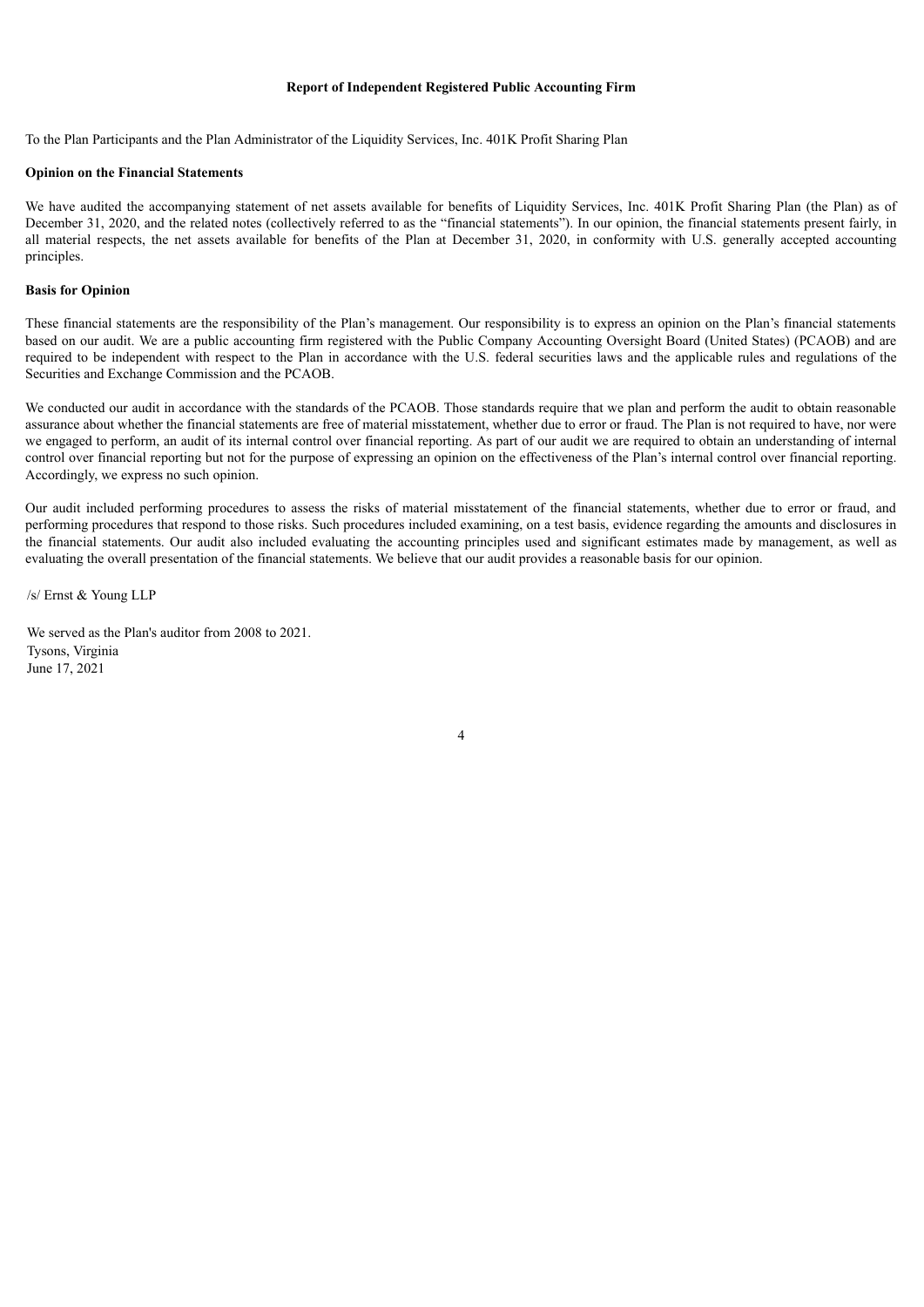#### **Liquidity Services, Inc. 401k Profit Sharing Plan Statements of Net Assets Available for Benefits**

|                                    |    | December 31<br>2021<br>2020 |  |            |
|------------------------------------|----|-----------------------------|--|------------|
|                                    |    |                             |  |            |
| <b>Assets</b>                      |    |                             |  |            |
| Investments, at fair value         | \$ | 66,444,602                  |  | 58,969,249 |
| Receivables:                       |    |                             |  |            |
| <b>Employer contributions</b>      |    | 925,070                     |  | 312,991    |
| Notes receivable from participants |    | 401,083                     |  | 499,312    |
| Total receivables                  |    | 1,326,153                   |  | 812,303    |
| Total assets                       |    | 67,770,755                  |  | 59,781,552 |
| Net assets available for benefits  |    | 67,770,755                  |  | 59,781,552 |

<span id="page-4-0"></span>*The accompanying notes are an integral part of these financial statements.*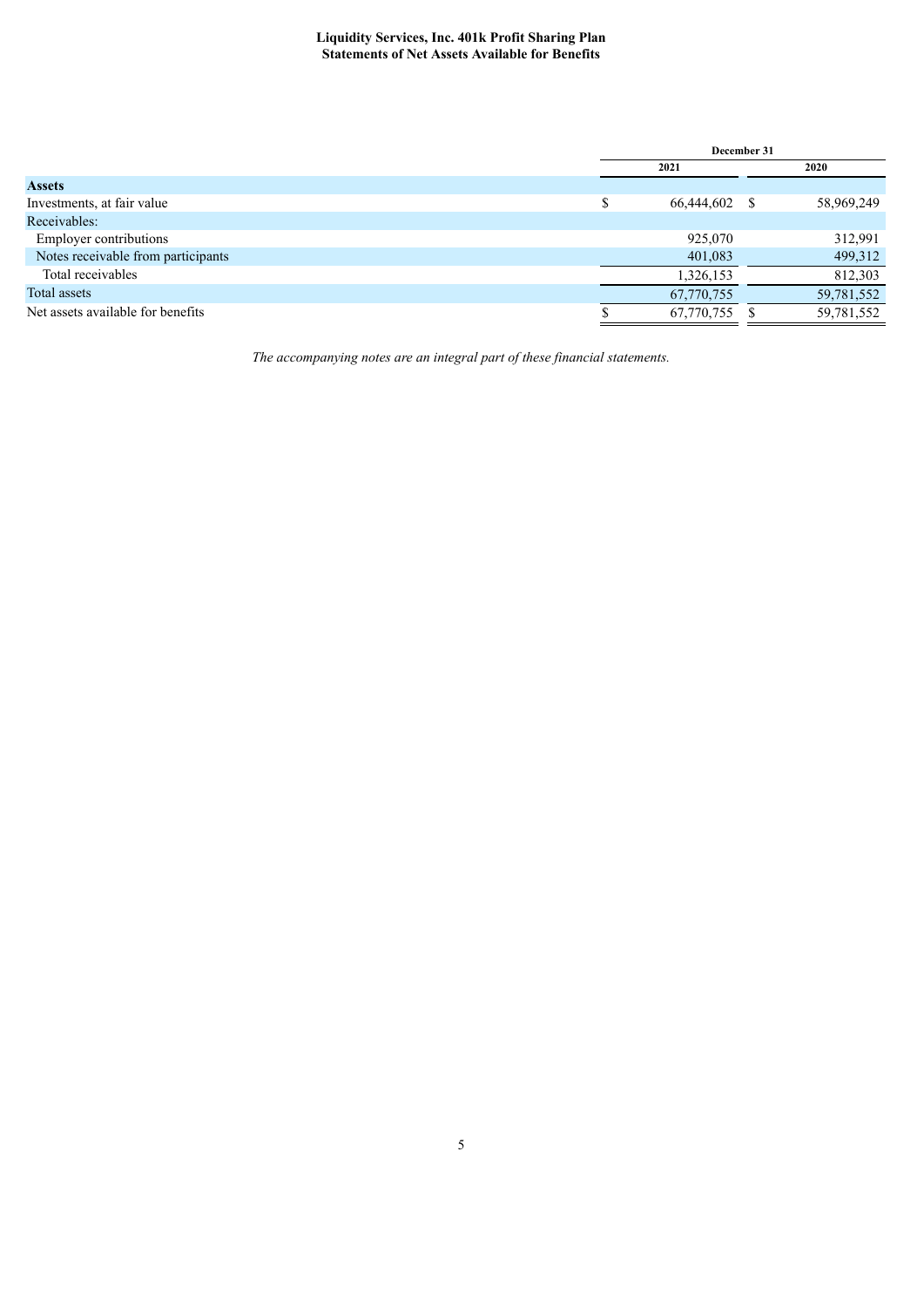# **Liquidity Services, Inc. 401k Profit Sharing Plan Statement of Changes in Net Assets Available for Benefits**

| <b>Additions:</b><br>Contributions:<br>Participants<br>\$<br>2,934,372<br>925,070<br>Employer<br>Rollovers<br>749,424<br>Total contributions<br>4,608,866<br>Investment (loss) income:<br>Dividend and interest income<br>2,623,921<br>Net realized and unrealized appreciation in the fair value of investments<br>6,158,083<br>Investment income<br>8,782,004<br>Interest income from notes receivable from participants<br>27,426<br>Total additions<br>13,418,296<br><b>Deductions:</b><br>Benefits paid<br>5,380,309<br>Administrative and other expenses<br>48,784<br>Total deductions<br>5,429,093<br>Net increase<br>7,989,203<br>Net assets available for benefits<br>Beginning of year<br>59,781,552<br>End of year<br>\$<br>67,770,755 |  | Year Ended December 31,<br>2021 |  |
|---------------------------------------------------------------------------------------------------------------------------------------------------------------------------------------------------------------------------------------------------------------------------------------------------------------------------------------------------------------------------------------------------------------------------------------------------------------------------------------------------------------------------------------------------------------------------------------------------------------------------------------------------------------------------------------------------------------------------------------------------|--|---------------------------------|--|
|                                                                                                                                                                                                                                                                                                                                                                                                                                                                                                                                                                                                                                                                                                                                                   |  |                                 |  |
|                                                                                                                                                                                                                                                                                                                                                                                                                                                                                                                                                                                                                                                                                                                                                   |  |                                 |  |
|                                                                                                                                                                                                                                                                                                                                                                                                                                                                                                                                                                                                                                                                                                                                                   |  |                                 |  |
|                                                                                                                                                                                                                                                                                                                                                                                                                                                                                                                                                                                                                                                                                                                                                   |  |                                 |  |
|                                                                                                                                                                                                                                                                                                                                                                                                                                                                                                                                                                                                                                                                                                                                                   |  |                                 |  |
|                                                                                                                                                                                                                                                                                                                                                                                                                                                                                                                                                                                                                                                                                                                                                   |  |                                 |  |
|                                                                                                                                                                                                                                                                                                                                                                                                                                                                                                                                                                                                                                                                                                                                                   |  |                                 |  |
|                                                                                                                                                                                                                                                                                                                                                                                                                                                                                                                                                                                                                                                                                                                                                   |  |                                 |  |
|                                                                                                                                                                                                                                                                                                                                                                                                                                                                                                                                                                                                                                                                                                                                                   |  |                                 |  |
|                                                                                                                                                                                                                                                                                                                                                                                                                                                                                                                                                                                                                                                                                                                                                   |  |                                 |  |
|                                                                                                                                                                                                                                                                                                                                                                                                                                                                                                                                                                                                                                                                                                                                                   |  |                                 |  |
|                                                                                                                                                                                                                                                                                                                                                                                                                                                                                                                                                                                                                                                                                                                                                   |  |                                 |  |
|                                                                                                                                                                                                                                                                                                                                                                                                                                                                                                                                                                                                                                                                                                                                                   |  |                                 |  |
|                                                                                                                                                                                                                                                                                                                                                                                                                                                                                                                                                                                                                                                                                                                                                   |  |                                 |  |
|                                                                                                                                                                                                                                                                                                                                                                                                                                                                                                                                                                                                                                                                                                                                                   |  |                                 |  |
|                                                                                                                                                                                                                                                                                                                                                                                                                                                                                                                                                                                                                                                                                                                                                   |  |                                 |  |
|                                                                                                                                                                                                                                                                                                                                                                                                                                                                                                                                                                                                                                                                                                                                                   |  |                                 |  |
|                                                                                                                                                                                                                                                                                                                                                                                                                                                                                                                                                                                                                                                                                                                                                   |  |                                 |  |
|                                                                                                                                                                                                                                                                                                                                                                                                                                                                                                                                                                                                                                                                                                                                                   |  |                                 |  |
|                                                                                                                                                                                                                                                                                                                                                                                                                                                                                                                                                                                                                                                                                                                                                   |  |                                 |  |
|                                                                                                                                                                                                                                                                                                                                                                                                                                                                                                                                                                                                                                                                                                                                                   |  |                                 |  |
|                                                                                                                                                                                                                                                                                                                                                                                                                                                                                                                                                                                                                                                                                                                                                   |  |                                 |  |
|                                                                                                                                                                                                                                                                                                                                                                                                                                                                                                                                                                                                                                                                                                                                                   |  |                                 |  |
|                                                                                                                                                                                                                                                                                                                                                                                                                                                                                                                                                                                                                                                                                                                                                   |  |                                 |  |
|                                                                                                                                                                                                                                                                                                                                                                                                                                                                                                                                                                                                                                                                                                                                                   |  |                                 |  |

<span id="page-5-0"></span>*The accompanying notes are an integral part of these financial statements.*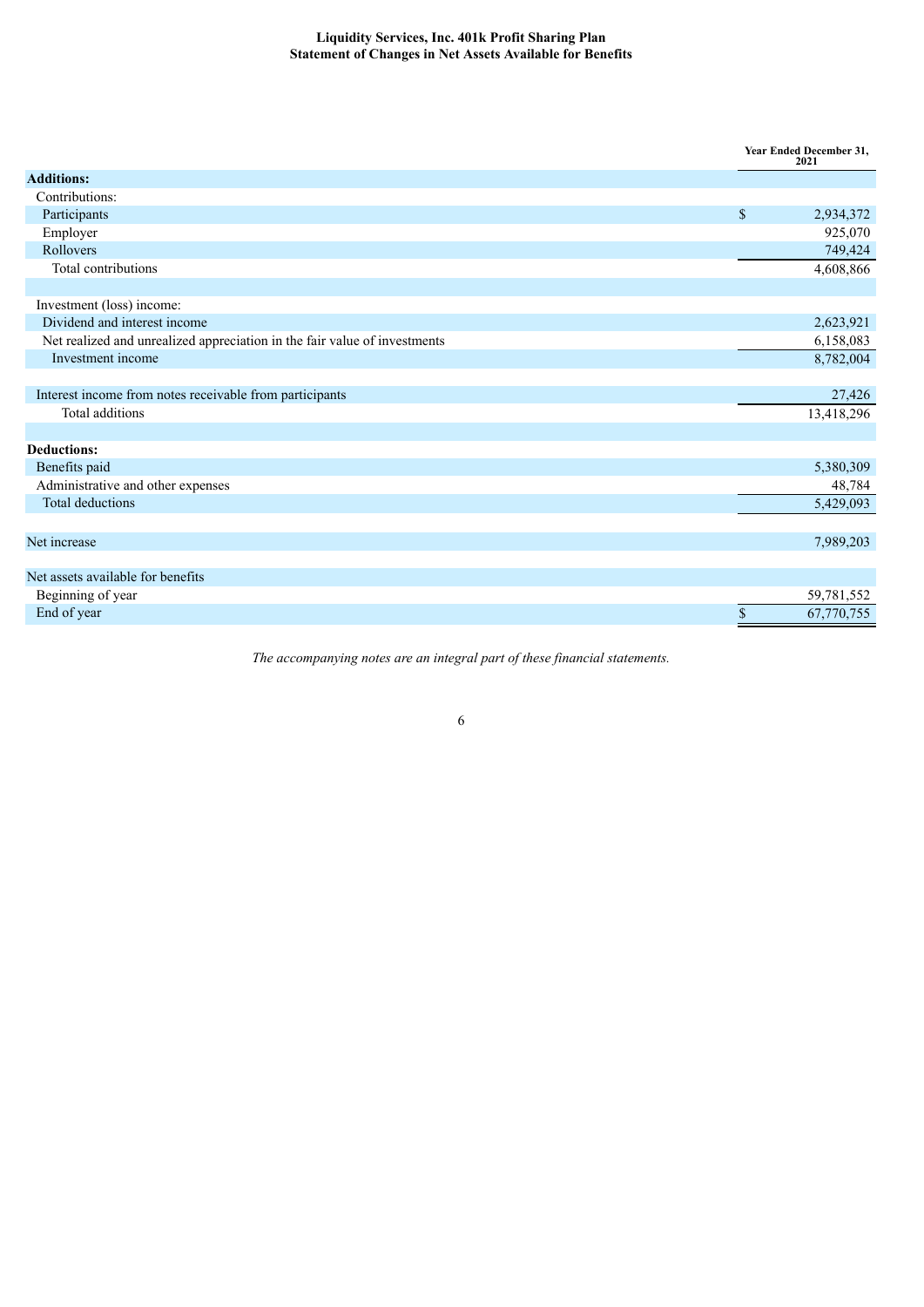# **Liquidity Services, Inc. 401k Profit Sharing Plan Notes to the Financial Statements As of December 31, 2021 and 2020, and for the Year Ended December 31, 2021**

## **1. Description of Plan**

#### **General**

The following description of the Liquidity Services, Inc. 401k Profit Sharing Plan (the Plan) provides only general information. Liquidity Services, Inc. (the Company or LSI) is the plan sponsor. Participants should refer to the Plan document for a more complete description of the Plan's provisions.

The Plan is a defined contribution plan covering substantially all US employees of the Company. It is subject to the provisions of the Employee Retirement Income Security Act of 1974 (ERISA) and the Internal Revenue Code (Code) as amended by the Tax Reform Act of 1986 and subsequent legislation. Except for the exclusions noted within the Basic Plan Document No. 17 and Adoption Agreement No. 001, all U.S. employees age eighteen and older are eligible to contribute to the Plan beginning on the first of the month following the date of hire.

# **Transfer of Assets to the Plan**

On November 1, 2021, the Company acquired Bid4Assets, Inc. (Bid4Assets). As a result, employees of Bid4Assets became eligible to participate in the Plan beginning on January 1, 2022, at which time participants were able to rollover their previous plan account balances and/or participant loan balances into the Plan.

#### **Contributions**

Participants may contribute, on a pre-tax or after-tax basis, up to 75% of their eligible earnings up to the maximum amount allowable by the Code (\$19,500 for 2021 and 2020). Participants who have attained age 50 before the end of the Plan year are eligible to make catch-up contributions. Rollover contributions from other qualified plans are permitted. Participants direct the investment of their contribution into various investment options offered by the Plan.

During the Plan year ended December 31, 2020, through April 2020, the plan was a safe harbor 401(k) plan. Employer safe harbor matching contributions were equal to 100% of the first 3% of eligible compensation and 50% of the next 2% of eligible compensation, contributed to the Plan as deferral contributions. Participants 100% vested in these employer safe harbor matching contributions when they were made. Participants were given written notice describing their rights and obligations under the Plan generally 30 days to 90 days prior to the beginning of Plan years for which contributions were made. The Company was also allowed to make discretionary non-elective contributions. No such contributions were made through April 2020.

On April 20, 2020, and effective starting with the first payroll in May 2020, the Company changed its employer contributions from a safe harbor matching program to discretionary matching contributions and qualified non-elective contributions ("QNEC"). Included in Employer contributions receivable as of December 31, 2021, are \$907,596 and \$17,474, related to discretionary profit sharing and QNEC contributions, respectively. To be eligible to receive a discretionary match for the Plan year ended December 31, 2020, a participant must have contributed to the Plan during the Plan year. For Plan years beyond 2020, a participant must contribute to the Plan during the Plan year and be an active employee on the last day of the Plan year.

During the year ended December 31, 2021, the Plan implemented an auto-enrollment provision whereby all new eligible employees are automatically enrolled in the Plan during the first of the month following 30 days of service unless they affirmatively elect not to participate in the Plan. Automatically enrolled participants have their pre-tax deferral rate set at 5% of eligible compensation and their contributions invested in the Target Date Fund that corresponds most closely with the year the participant will turn age 65, until changed by the participant.

# **Participant Accounts**

Each participant's account is credited with the participant's contributions, the Company's matching contributions and the allocations of the Plan's earnings. The Plan's earnings are allocated to each participant in the ratio that each such participant's account balance for each fund bears to the total balance in that fund of all eligible participants on the date of each such allocation. The benefit to which a participant is entitled is the benefit that can be provided from the participant's vested account.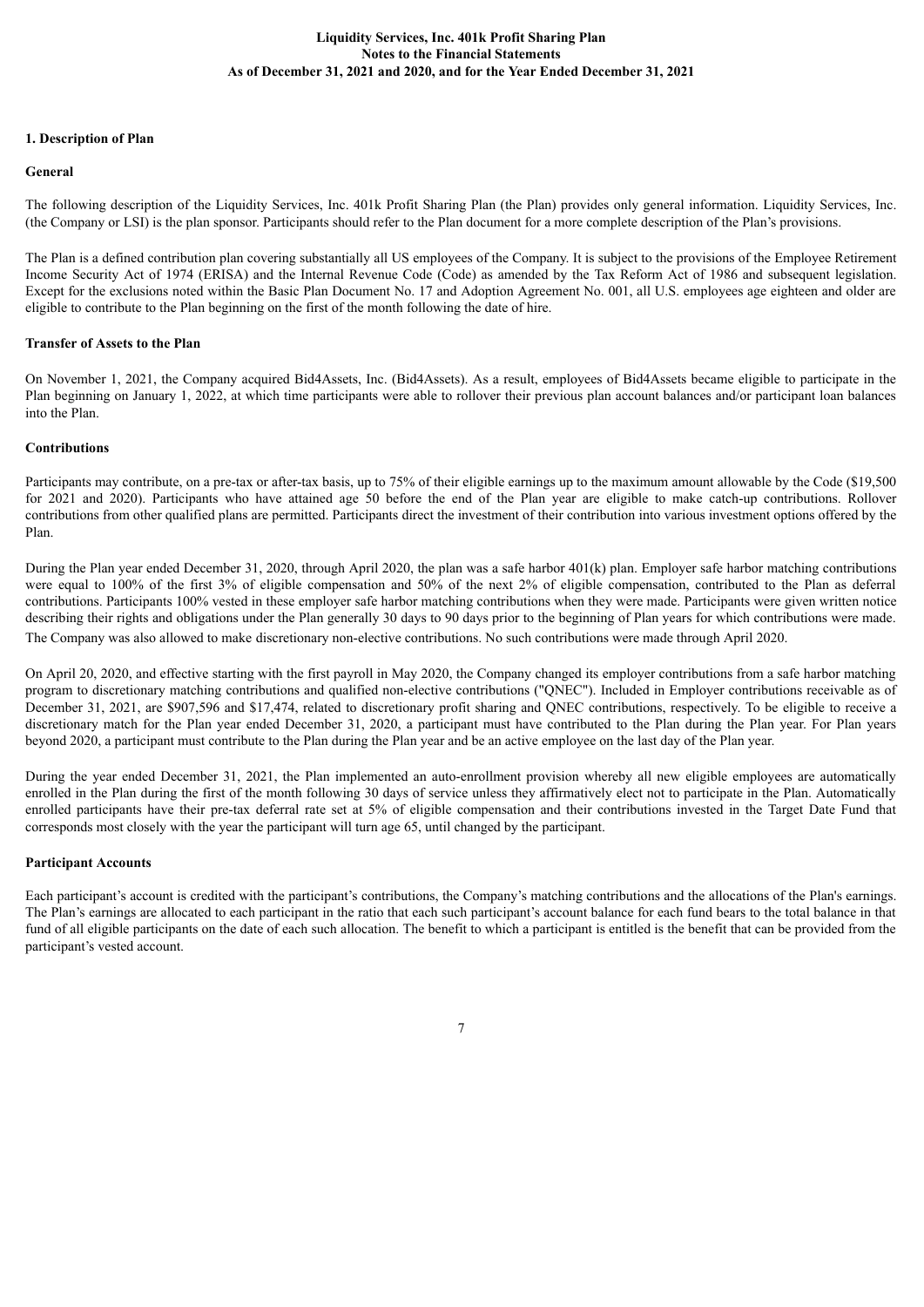#### **Vesting**

Participants are vested immediately in their contributions and the Company's Safe Harbor matching contributions plus actual earnings thereon, and such amounts are nonforfeitable. Participants are fully vested in the Company's non-elective discretionary contributions after three years. In the event the company has an annual discretionary match, those matches will vest 100% after one year of service. If someone already has one year of service at the time of the discretionary matching contribution, their match will vest immediately.

#### **Payment of Benefits**

On termination of service due to death, total disability, or retirement, a participant's account shall be distributed in a lump-sum payment equal to the value of the participant's account balance. Upon reaching age 59  $\frac{1}{2}$ , participants are permitted to withdraw upon request all or any portion of their account balance. On termination of employment, a participant may receive the value of the vested interest in his or her account as a lump-sum distribution. Subject to certain restrictions, participants may also withdraw from their account for financial hardships. Upon distribution of benefits to a participant, any unvested amounts are forfeited to the Plan and may be used to reduce future Company contributions or pay for plan expenses. As of December 31, 2021 and 2020, the balance of forfeited funds was \$1,559 and \$716, respectively. Forfeitures used to reduce Company contributions for 2021 and 2020, were \$0 and \$1,523, respectively. Forfeitures used to pay for administrative expenses for 2021 and 2020, were \$41 and \$0, respectively. In-service withdrawals are available in certain limited circumstances, as defined by the Plan. Hardship withdrawals are allowed for participants incurring an immediate and heavy financial need, as defined by the Plan. Hardship withdrawals are strictly regulated by the Internal Revenue Service (IRS) and a participant must provide representation of insufficient cash or sufficient assets reasonably available to satisfy the financial need.

On March 27, 2020, Congress passed the Coronavirus Aid, Relief, and Economic Security Act (CARES Act), which allowed participants who were currently receiving required minimum distributions the option to waive their 2020 distribution and participants who were due to receive the first required distribution in 2020 had their distribution automatically waived. The ability to request special waivers with respect to required minimum distributions under the CARES Act ended on December 31, 2020.

#### **Investment Funds**

At December 31, 2021 and 2020, all Plan investments were held by Fidelity Management Trust Company (Fidelity), the trustee of the Plan.

#### **Company Stock Fund**

The Plan invests in common stock of the Company through its Company Stock Fund. The Company Stock Fund allows real time stock processing and may also hold cash in order to process transactions, although this is expected to be a small percentage of the fund.

The Plan limits the amount a participant can invest in the Company Stock Fund to 30% to encourage diversification of participants' accounts. In addition, a participant may not transfer amounts from other investment funds into the Company Stock Fund to the extent the transfer would result in more than 30% of the participant's total account balance being invested in the Company Stock Fund.

Each participant is entitled to exercise voting rights attributable to the shares allocated to their account and is notified by the Company prior to the time that such rights may be exercised.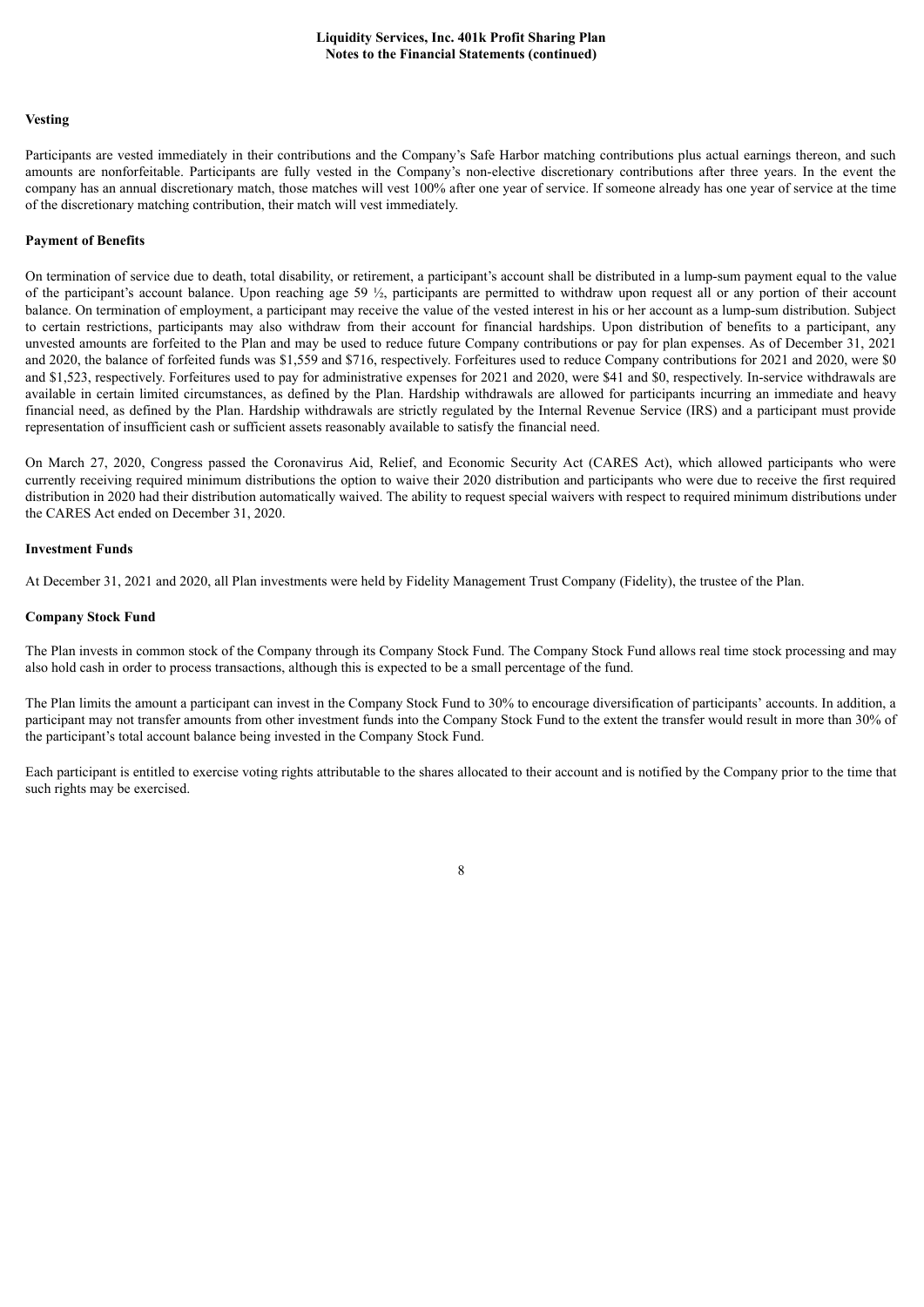#### **Participant Loans**

Participants may borrow from their accounts up to a maximum equal to the lesser of \$50,000, or 50% of their account balance, per the provisions set forth in the Plan document. Participants may have no more than one loan at a time. Loans are issued with repayment terms that do not exceed 60 months, are secured by the balance in the participant's account, and bear interest at the prime rate as reported by Thomson Reuters plus 1%. In the event the loan proceeds are to be applied to the purchase of the applicant's primary residence, the loan duration may exceed five years.

Under the CARES Act, participants could request a delay of note repayments for amounts otherwise due between March 27, 2020 and December 31, 2020, with the unpaid interest being re-amortized across the remainder of the loan and payments re-commencing in January 2021.

#### **Plan Termination**

Although it has not expressed any intent to do so, the Company has the right under the Plan to discontinue the Company's contributions at any time and to terminate the Plan subject to the provisions of ERISA. In the event of Plan termination, participants would become 100% vested in their employer contributions.

#### **2. Summary of Significant Accounting Policies**

#### **Basis of Accounting**

The financial statements of the Plan are prepared on the accrual basis of accounting.

#### **Use of Estimates**

The preparation of financial statements in conformity with U.S. generally accepted accounting principles (GAAP) requires management to make estimates and assumptions that affect the reported amounts of net assets available for benefits and changes therein and accompanying notes. Actual results could differ from those estimates.

#### **Payment of Benefits**

Benefits are recorded when paid.

#### **Notes Receivable from Participants**

Notes receivable from participants represent participant loans that are recorded at their unpaid principal balance plus any accrued but unpaid interest. Interest income on notes receivable from participants is recorded when it is earned. Related fees are recorded as professional and loan fees and are expensed when they are incurred. No allowance for credit losses has been recorded as of December 31, 2021 and 2020. If a participant ceases to make loan repayments and the plan administrator deems the participant loan to be in default, the participant loan balance is reduced and a benefit payment is recorded.

#### **Investment Valuation and Income Recognition**

The Plan's investments are reported at fair value. Mutual funds and Company stock are valued based on quoted market prices in an active market. See Note 3 *Fair Value Measurements*, for further discussion and disclosures related to fair value measurements.

Purchases and sales of securities are recorded on a trade-date basis. Interest income is recorded on the accrual basis. Dividend income is recorded on the ex-dividend date. Net realized and unrealized appreciation includes the Plan's gains and losses on investments bought and sold as well as held during the year.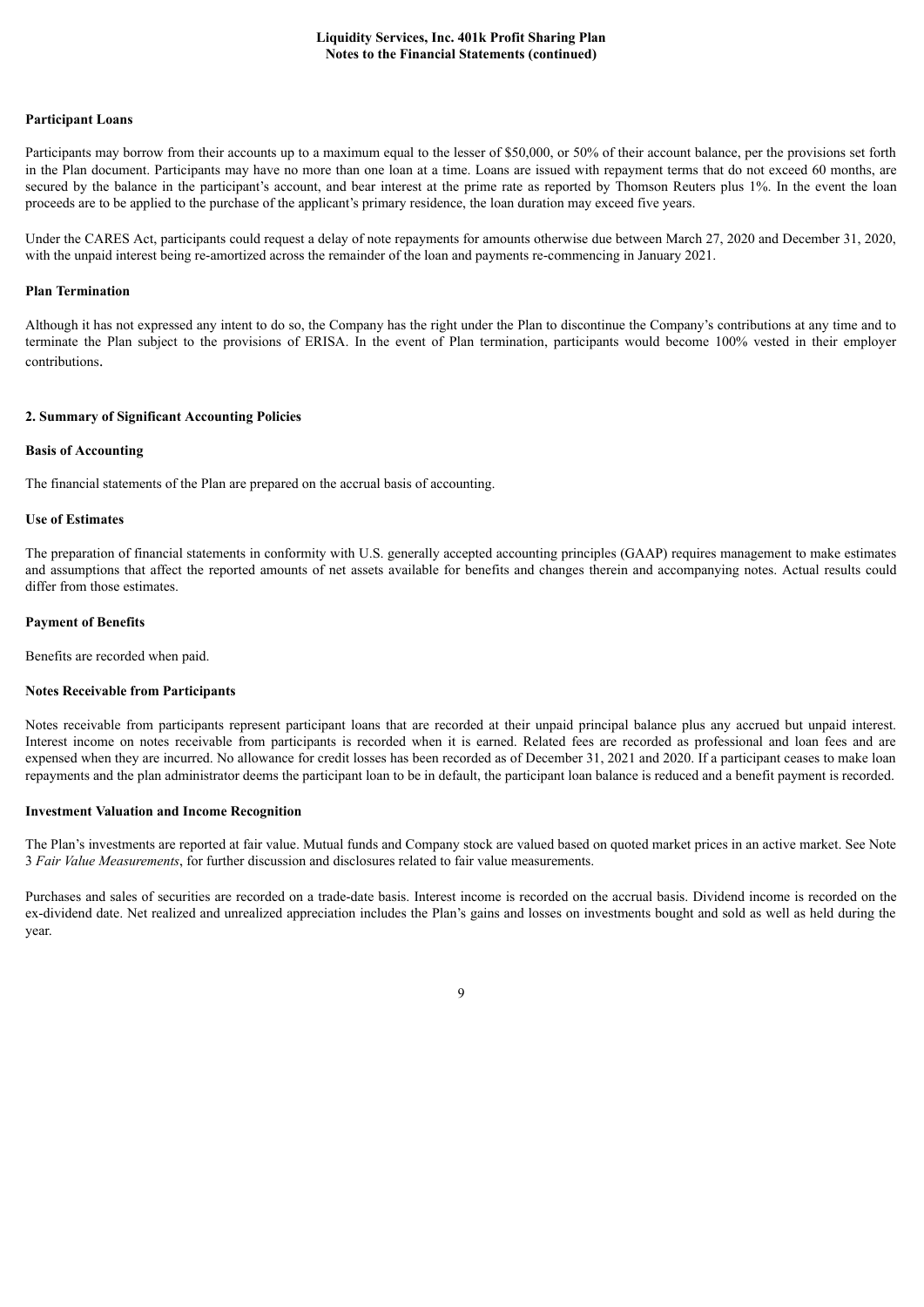#### **Administrative Expenses**

Administrative expenses generally consist of record keeping and Fidelity Management Trust Company fees. Substantially all of the Plan's administrative expenses are paid by the employee. Administrative expenses included in the Statement of changes in net assets available for benefits are expenses that have been specifically identified as expenses of the Plan.

## **3.Fair Value Measurements**

Fair value is defined as the price that would be received to sell an asset or paid to transfer a liability in an orderly transaction between market participants at the measurement date (i.e., an exit price). The fair value hierarchy prioritizes the inputs to valuation techniques used to measure fair value. The hierarchy gives the highest priority to unadjusted quoted prices in active markets for identical assets and liabilities (Level 1) and the lowest priority to unobservable inputs (Level 3). The three levels of the fair value hierarchy are described below:

- Level 1 Inputs to the valuation methodology are unadjusted quoted prices in active markets that are accessible to the reporting entity at the measurement date for identical assets and liabilities.
- Level 2 Inputs other than quoted prices in active markets for identical assets and liabilities that are observable either directly or indirectly for substantially the full term of the asset or liability. Level 2 inputs include the following:
	- Quoted prices for similar assets or liabilities in active markets;
	- Quoted prices for identical or similar assets or liabilities in markets that are not active;
	- Observable inputs other than quoted prices that are used in the valuation of the asset or liabilities (e.g., interest rate and yield curve quotes at commonly quoted intervals);
	- Inputs that are derived principally from or corroborated by observable market data by correlation or other means.
- Level 3 Inputs to the valuation methodology are unobservable inputs for the asset or liability (i.e., supported by little or no market activity) and significant to the fair value measurement.

The level in the fair value hierarchy within which the fair value measurement is classified is determined based on the lowest level input that is significant to the fair value measure in its entirety.

We value our mutual funds, common trust funds and company stock held at fair value using the daily closing price as reported by the fund. Mutual funds held by the Plan are open-end mutual funds and company stock that are registered with the Securities and Exchange Commission. These funds are required to publish their daily net asset value and to transact at that price. Common trust funds are also valued based upon their daily net asset value and can be traded daily. The mutual funds, common trusts and company stock held by the Plan are actively traded.

The methods described above may produce a fair value calculation that may not be indicative of net realizable value or reflective of future fair values. Furthermore, while the Plan believes its valuation methods are appropriate and consistent with other markets participants, the use of different methodologies or assumptions to determine the fair value of certain financial instruments could result in a different fair value measurement at the reporting date.

The following table sets forth by level, within the fair value hierarchy, the Plan's assets at fair value as of December 31, 2021:

|                            | <b>Level 1</b> | <b>Level 2</b>           | <b>Level 3</b>                  | Total      |
|----------------------------|----------------|--------------------------|---------------------------------|------------|
| Company stock              | 449.714        |                          | _                               | 449.714    |
| Mutual funds               | 32,195,204     | –                        |                                 | 32,195,204 |
| Common trust funds         | 33,799,684     |                          |                                 | 33,799,684 |
| Total assets at fair value | 66.444.602     | $\overline{\phantom{a}}$ | $\hspace{0.1mm}-\hspace{0.1mm}$ | 66.444.602 |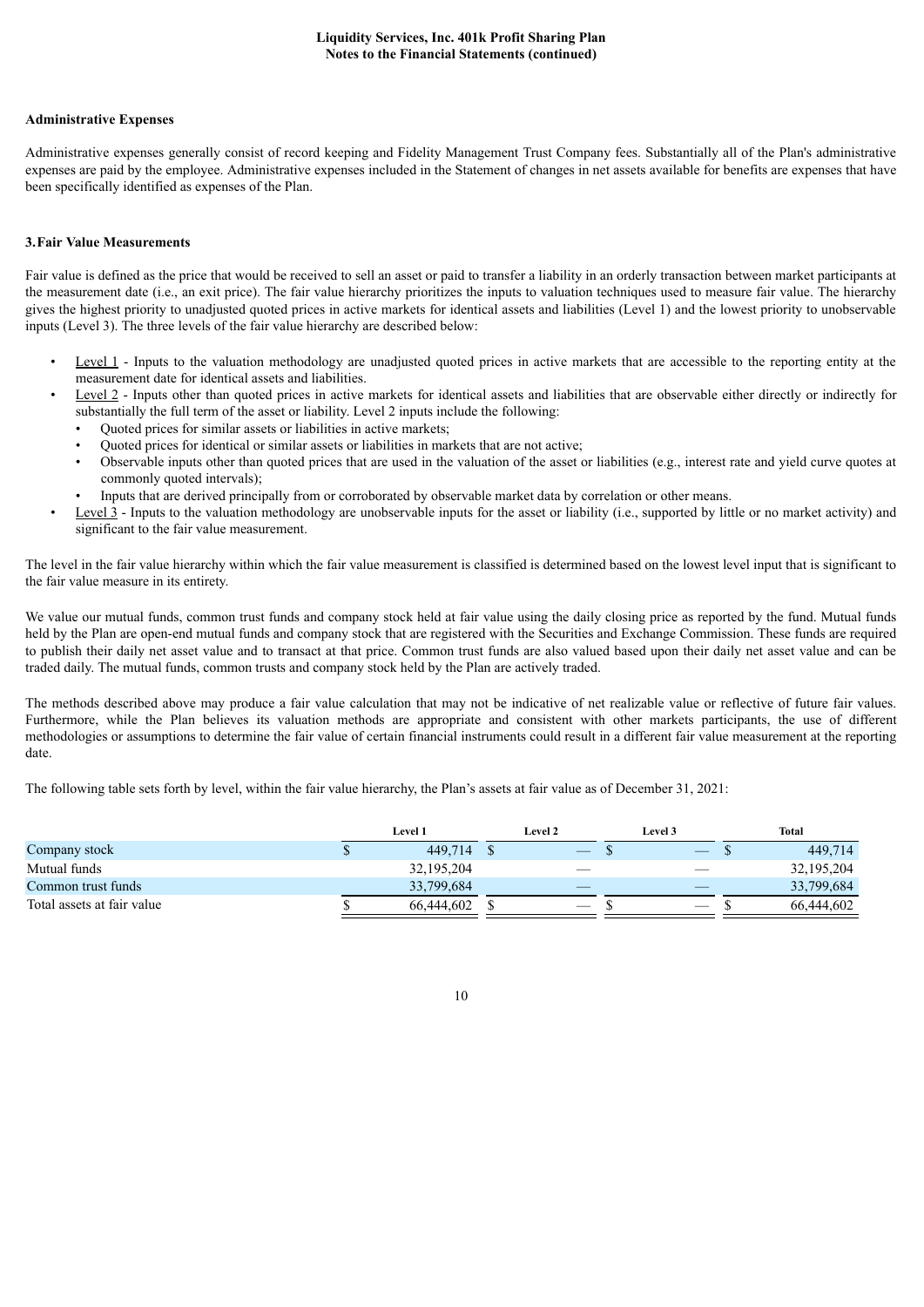The following table sets forth by level, within the fair value hierarchy, the Plan's assets at fair value as of December 31, 2020:

|                            | Level 1    | Level 2           | <b>Level 3</b>                            | Total      |
|----------------------------|------------|-------------------|-------------------------------------------|------------|
| Company stock              | 633.781    |                   | $\qquad \qquad \overline{\qquad \qquad }$ | 633,781    |
| Mutual funds               | 32,856,575 | $\hspace{0.05cm}$ |                                           | 32,856,575 |
| Common trust funds         | 25,478,893 |                   |                                           | 25,478,893 |
| Total assets at fair value | 58,969,249 |                   | $\overline{\phantom{0}}$                  | 58,969,249 |

#### **4. Income Tax Status**

The underlying volume submitter plan has received an advisory letter from the Internal Revenue Service (IRS) dated March 31, 2014, stating that the form of the plan is qualified under Section 401 of the Internal Revenue Code (the Code) and, therefore, the related trust is tax-exempt. The plan administrator has determined that it is eligible to, and has chosen to, rely on the current IRS volume submitter advisory letter. Once qualified, the Plan is required to operate in conformity with the Code to maintain its qualified status. The plan administrator believes the Plan is being operated in compliance with the applicable requirements of the Code and, therefore, believes the Plan is qualified and the related trust is tax-exempt.

Accounting principles generally accepted in the United States require plan management to evaluate tax positions taken by the Plan and recognize a tax liability if the Plan has taken an uncertain position that more likely than not would not be sustained upon examination by the IRS. Plan management has analyzed the tax positions taken by the Plan, and has concluded that there are no uncertain positions taken or expected to be taken. The Plan is subject to routine audits by taxing jurisdictions; however, there are currently no audits for any tax periods in progress.

## **5. Investment Risks**

The Plan provides for investments in various investment securities, which are exposed to various risks such as interest rate, credit and overall market volatility risks. Due to the level of risk associated with certain investment securities, it is reasonably possible that changes in the values of investment securities will occur in the near term and that such changes could materially affect the participant's account balance and the amounts reported in the statement of net assets available for benefits.

#### **6. Parties-in-interest Transactions**

<span id="page-10-0"></span>The Plan holds mutual funds managed by Fidelity Management Trust Company, the trustee and record keeper for the Plan. The Plan also holds common stock of the Company. At December 31, 2021, the Plan held shares of the Company valued at \$448,713. At December 31, 2020, the Plan held shares of the Company valued at \$632,800. No dividends were received from shares of the Company during the year ended December 31, 2021. These transactions qualify as parties-in-interest transactions; however, they are exempt from the prohibited transaction rules under ERISA.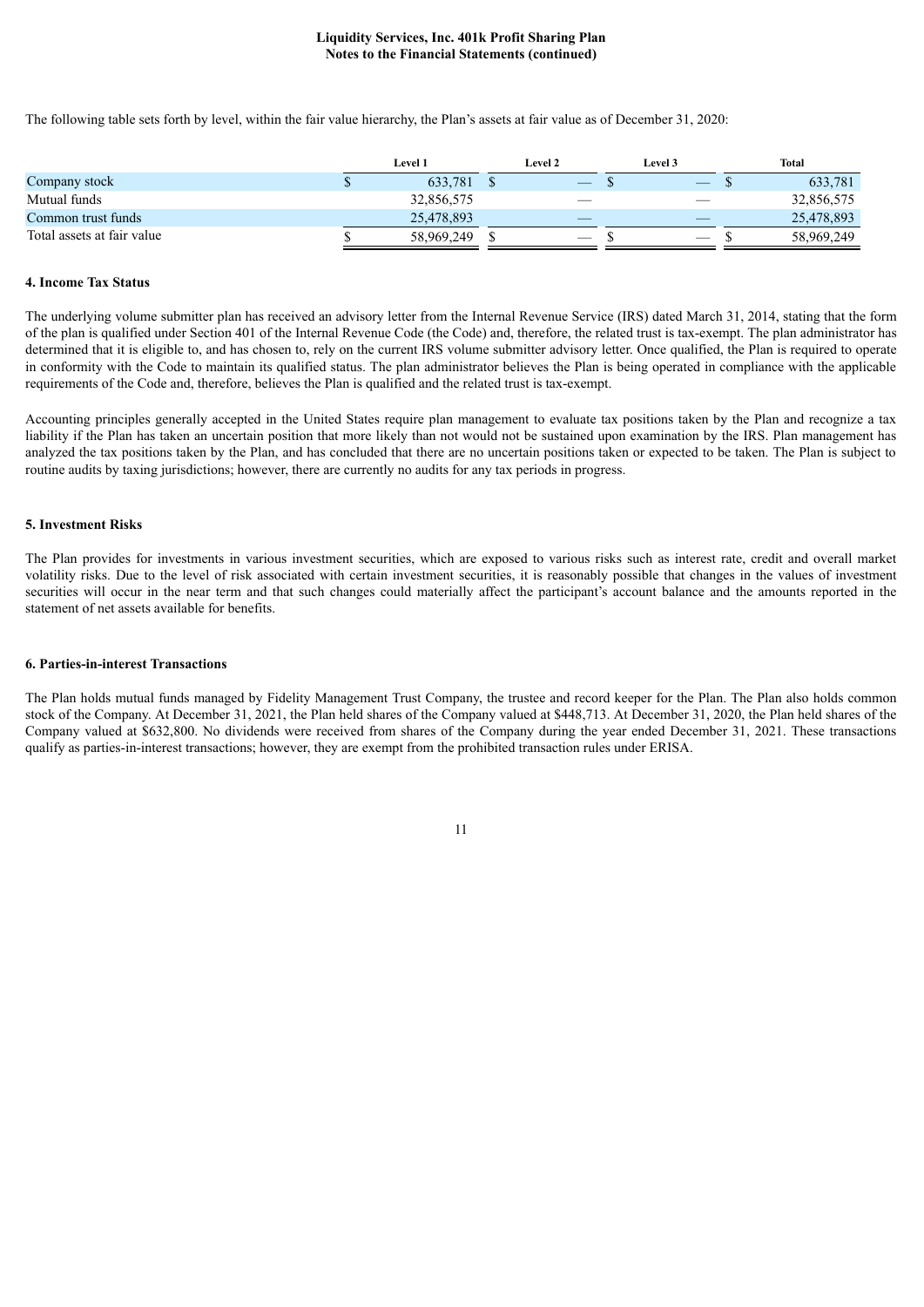# **Supplemental Schedule**

Form 5500, Schedule H, Line 4(i) - Schedule of Assets (Held at End of Year) as of December 31, 2021 **EIN: 52-2209244**

| <b>Identity of Issue, Borrower,</b><br><b>Lessor</b> or Similar Party | <b>Description of Investment</b><br><b>Including Maturity Date,</b><br>Rate of Interest, Collateral,<br>Par, or Maturity Value | Cost   | <b>Current</b><br>Value |
|-----------------------------------------------------------------------|--------------------------------------------------------------------------------------------------------------------------------|--------|-------------------------|
|                                                                       |                                                                                                                                |        |                         |
| CIT: Stable Value Fund I1                                             | Common trust fund                                                                                                              | $\ast$ | 2,776,182               |
| CIT: Emerging Markets Fund I1                                         | Common trust fund                                                                                                              | $\ast$ | 293,227                 |
| ClearBridge Large Cap Growth Class I1                                 | Common trust fund                                                                                                              | $\ast$ | 6,304,493               |
| flexPATH Index Aggressive 2025 Fund I1                                | Common trust fund                                                                                                              | $\ast$ | 16,459                  |
| flexPATH Index Aggressive 2035 Fund I1                                | Common trust fund                                                                                                              | $\ast$ | 774,027                 |
| flexPATH Index Aggressive 2045 Fund I1                                | Common trust fund                                                                                                              | $\ast$ | 382,574                 |
| flexPATH Index Aggressive 2055 Fund I1                                | Common trust fund                                                                                                              | $\ast$ | 14,274                  |
| flexPATH Index Conservative 2025 Fund I1                              | Common trust fund                                                                                                              | $\ast$ | 5,876                   |
| flexPATH Index Conservative 2045 Fund I1                              | Common trust fund                                                                                                              | $\ast$ | 16,779                  |
| flexPATH Index Conservative 2055 Fund I1                              | Common trust fund                                                                                                              | $\ast$ | 12,198                  |
| flexPATH Index Moderate Retirement Fund I1                            | Common trust fund                                                                                                              | $\ast$ | 1,205,655               |
| flexPATH Index Moderate 2025 Fund I1                                  | Common trust fund                                                                                                              | $\ast$ | 4,321,607               |
| flexPATH Index Moderate 2035 Fund I1                                  | Common trust fund                                                                                                              | $\ast$ | 5,783,085               |
| flexPATH Index Moderate 2045 Fund I1                                  | Common trust fund                                                                                                              | $\ast$ | 7,740,305               |
| flexPATH Index Moderate 2055 Fund I1                                  | Common trust fund                                                                                                              | $\ast$ | 1,526,274               |
| Lord Abbett Core Bond Fund Class I1                                   | Common trust fund                                                                                                              | $\ast$ | 1,699,955               |
| Putnam Large Cap Value Fund Fee Class I1                              | Common trust fund                                                                                                              | $\ast$ | 926,714                 |
| <b>Liquidity Services:</b>                                            |                                                                                                                                |        |                         |
| Liquidity Services**                                                  | Company stock                                                                                                                  | *      | 448,713                 |
| Stock Purchase Account***                                             | Company stock                                                                                                                  | $\ast$ | 1,001                   |
| Carillon Eagle Mid Cap Growth Fund                                    | Mutual fund                                                                                                                    | $\ast$ | 1,951,254               |
| Delaware Small Cap Value Fund Institutional Class                     | Mutual fund                                                                                                                    | $\ast$ | 1,169,883               |
| PIMCO Real Return Fund Institutional Class                            | Mutual fund                                                                                                                    | *      | 868,212                 |
| T. Rowe Price New Horizons                                            | Mutual fund                                                                                                                    | $\ast$ | 10,211,972              |
| T. Rowe Price Overseas Stock                                          | Mutual fund                                                                                                                    | $\ast$ | 1,524,735               |
| Virtus Ceredex Mid-Cap Value Equity Fund Class R6                     | Mutual fund                                                                                                                    | $\ast$ | 934,556                 |
| Fidelity 500 Index Fund**                                             | Mutual fund                                                                                                                    | $\ast$ | 8,399,738               |
| Fidelity Extended Market Index**                                      | Mutual fund                                                                                                                    | $\ast$ | 2,015,325               |
| Fidelity International Index Fund**                                   | Mutual fund                                                                                                                    | $\ast$ | 762,476                 |
| Fidelity Puritan Fund**                                               | Mutual fund                                                                                                                    | $\ast$ | 3,495,071               |
| Fidelity US Bond Index Fund**                                         | Mutual fund                                                                                                                    | *      | 861,982                 |
|                                                                       |                                                                                                                                |        | 66.444.602              |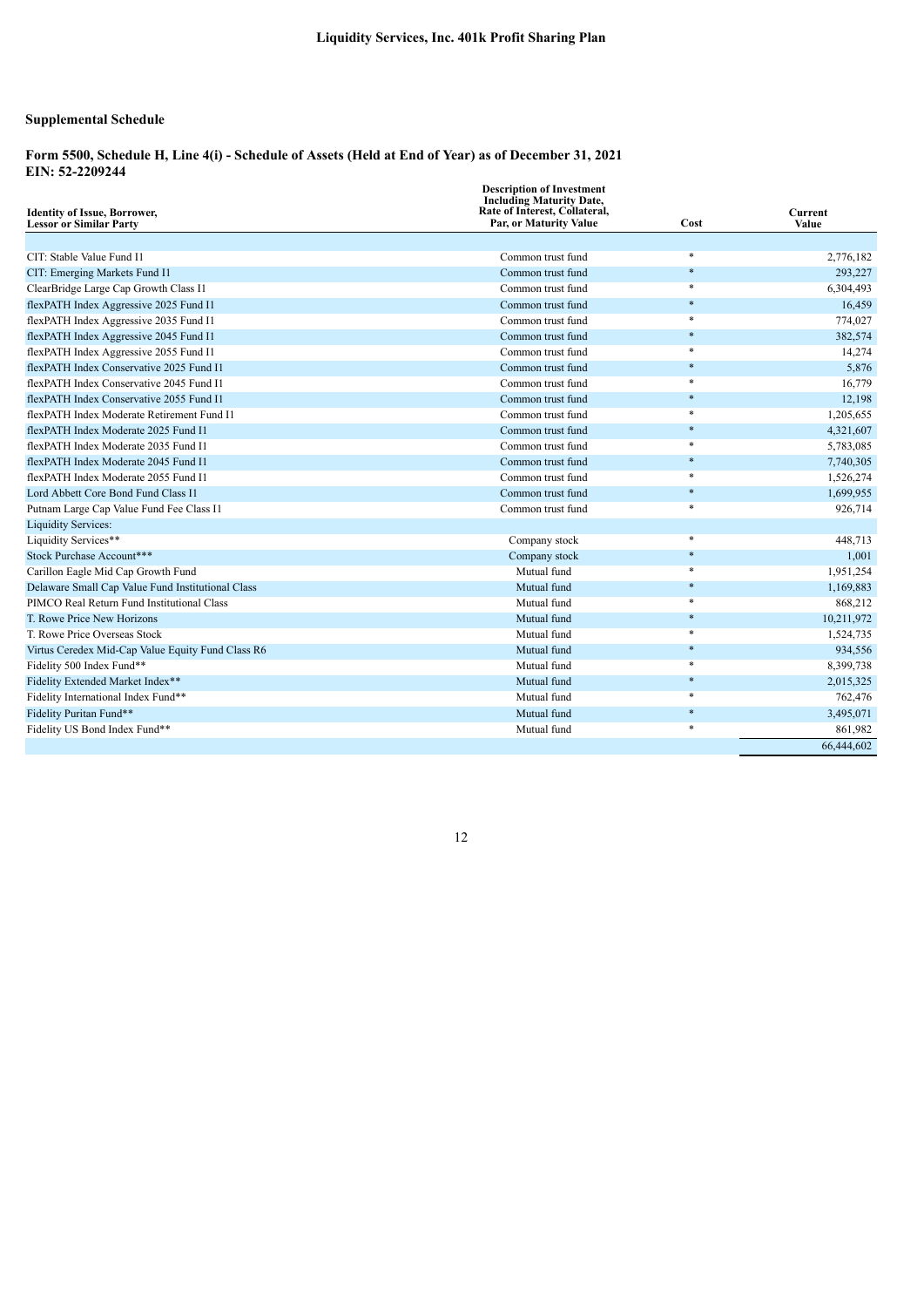| <b>Identity of Issue, Borrower,</b><br><b>Lessor</b> or Similar Party | <b>Description of Investment</b><br><b>Including Maturity Date,</b><br>Rate of Interest, Collateral,<br>Par, or Maturity Value | Cost | Current<br>Value |
|-----------------------------------------------------------------------|--------------------------------------------------------------------------------------------------------------------------------|------|------------------|
| Participant loans**                                                   | Interest rates from $4.25\%$ to $6.50\%$ ; varying<br>maturities                                                               |      | 401,083          |
|                                                                       |                                                                                                                                |      |                  |
|                                                                       | Total investments                                                                                                              |      | 66,845,685       |

\* Cost information is not required. All assets are participant directed.

\*\* Represents a party-in-interest

<span id="page-12-0"></span>\*\*\* The stock purchase account may consist of the stock fund and or the Fidelity Cash Reserves and is a money market fund that is used as a plan-level account in the recordkeeping of the purchase and sales of fractional share of employer stock. Participants cannot invest their account balances in this fund.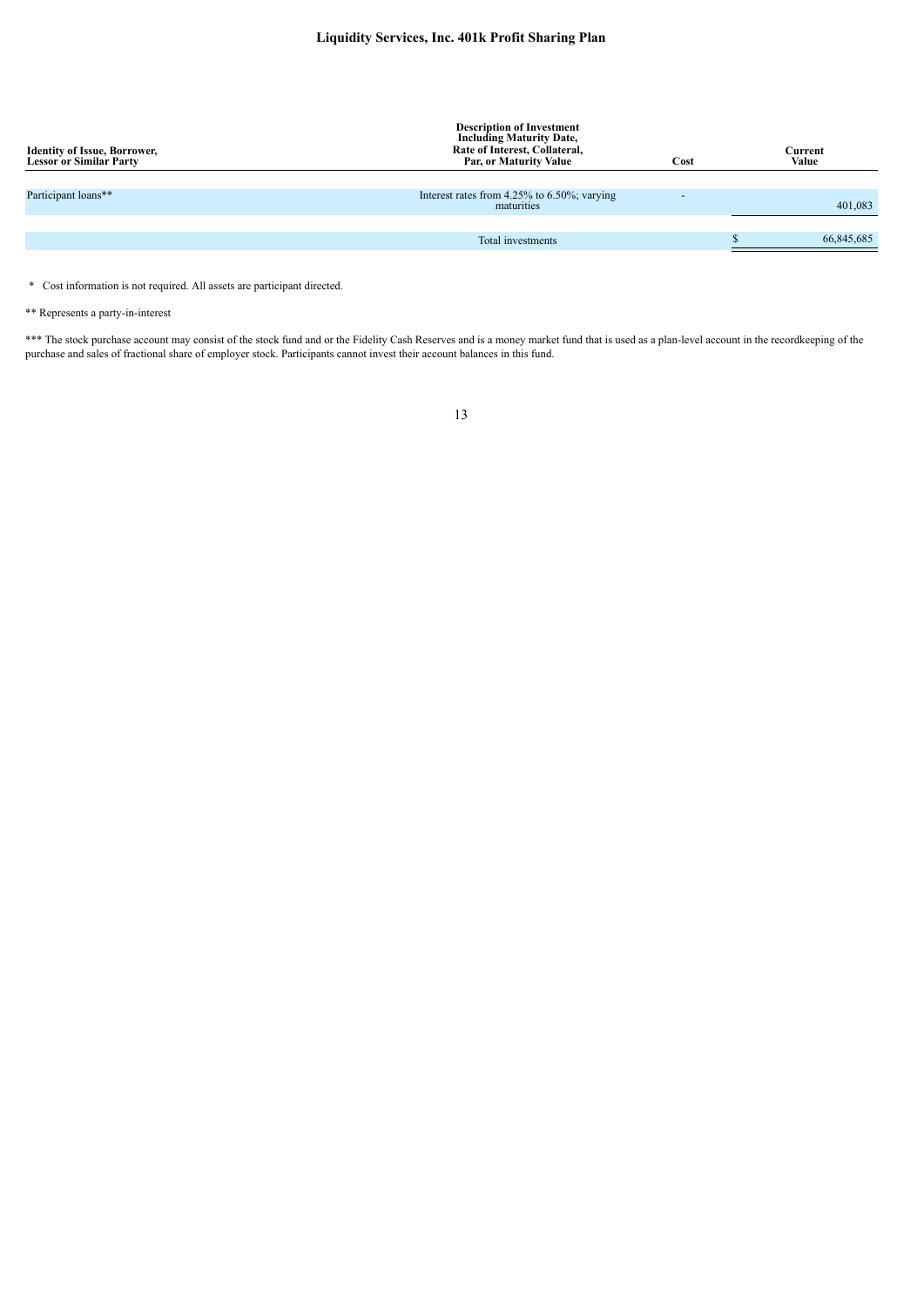<span id="page-13-0"></span>

| Exhibit Index         |                                                                                        |
|-----------------------|----------------------------------------------------------------------------------------|
| <b>Exhibit Number</b> | <b>Description</b>                                                                     |
| <u>23.1</u>           | Consent of Caron & Bletzer, PLLC, Independent Registered Public Accounting Firm        |
| 23.2                  | <u>Consent of Ernst &amp; Young LLP, Independent Registered Public Accounting Firm</u> |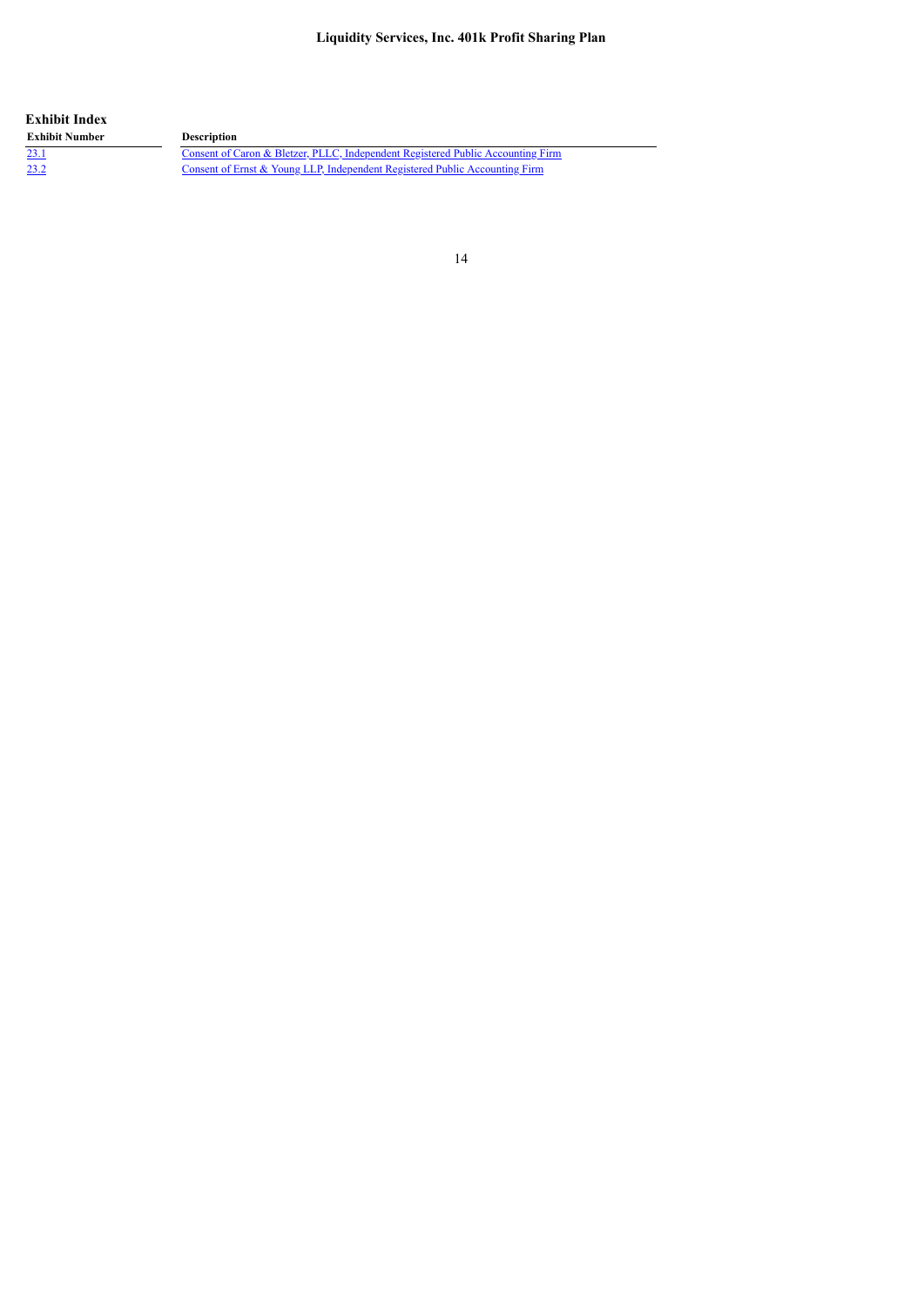# **Signature**

**The Plan**. Pursuant to the requirements of the Securities Exchange Act of 1934, the trustees (or other persons who administer the Plan) have duly caused this annual report to be signed on its behalf by the undersigned thereunto duly authorized.

#### **Liquidity Services, Inc. 401(k) Profit Sharing Plan (on behalf of Liquidity Services, Inc. 401k Profit Sharing Plan)**

Date: June 16, 2022

By: /s/ NOVELETTE MURRAY

Novelette Murray Trustee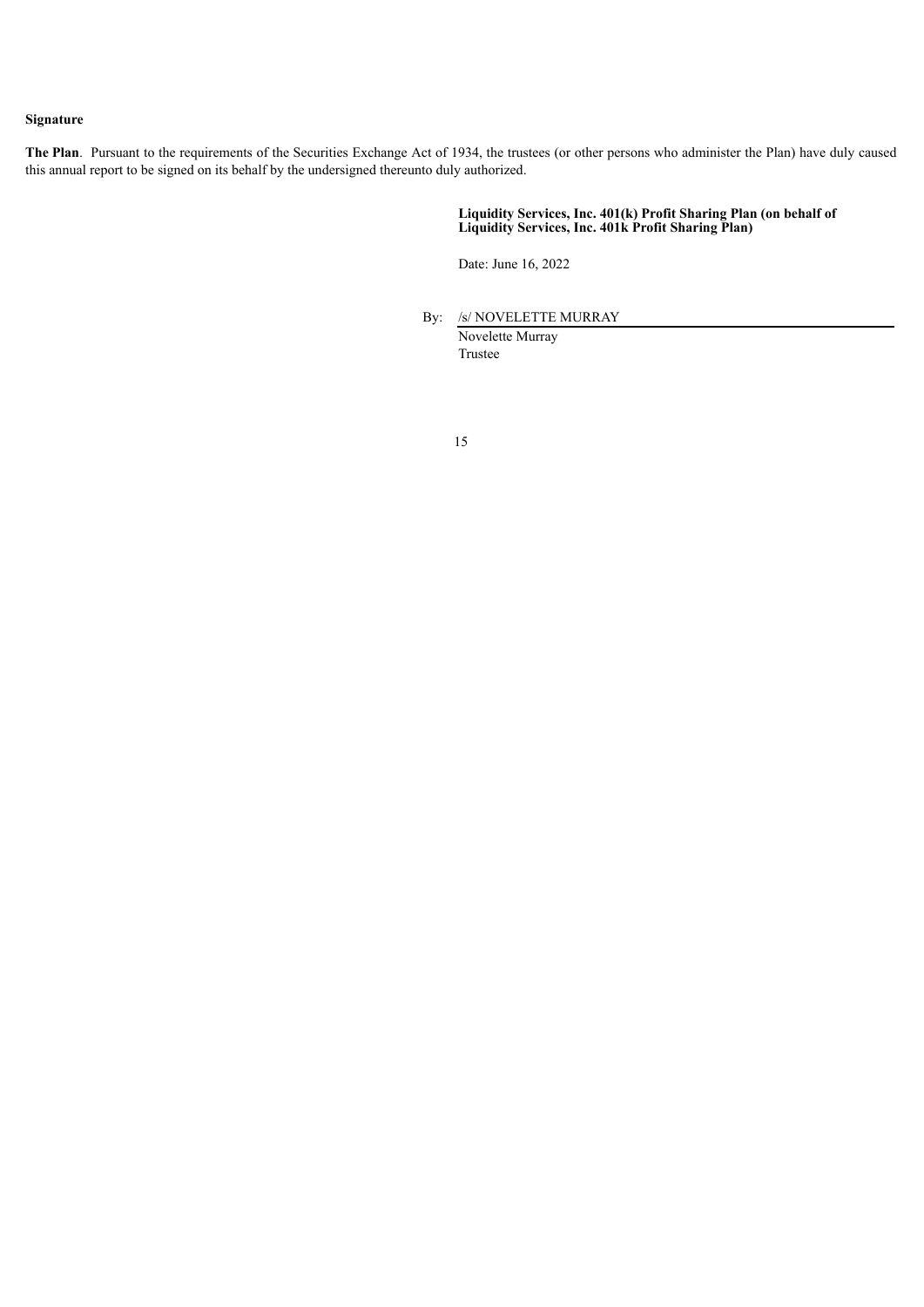# **Consent of Independent Registered Public Accounting Firm**

<span id="page-15-0"></span>We consent to the incorporation by reference in the Registration Statement (No. 333-194257) on Form S-8 of Liquidity Services, Inc. 401k Profit Sharing Plan of our report dated June 16, 2022, with respect to the statement of net assets available for benefits of the Liquidity Services, Inc. 401k Profit Sharing Plan as of December 31, 2021, and the related statement of changes in net assets available for benefits for the year then ended, and the related supplemental schedule as of December 31, 2021, which report appears in the December 31, 2021 annual report on Form 11-K of Liquidity Services, Inc. 401k Profit Sharing Plan.

/s/ Caron & Bletzer, PLLC Kingston, NH June 16, 2022